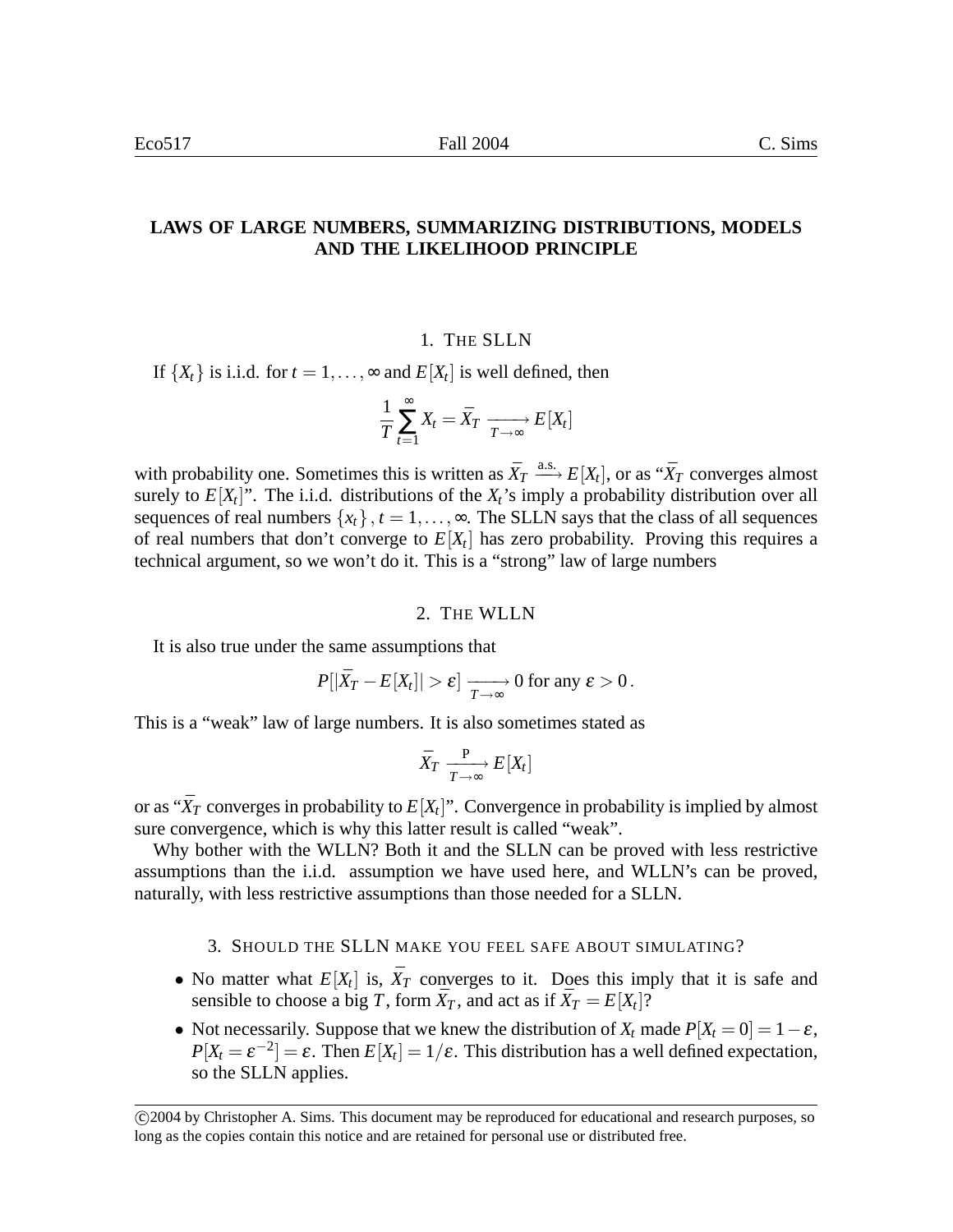LAWS OF LARGE NUMBERS, SUMMARIZING DISTRIBUTIONS, MODELS AND THE LIKELIHOOD PRINCIPLE2

- But if  $\varepsilon$  is very small, we will see very many  $X_t = 0$  observations before we see any  $\varepsilon^{-2}$  observations. In fact the more zeros we see in a row, the more convinced we should be that  $\varepsilon$  must be small and therefore  $E[X_t]$  big. Yet of course so long as we see nothing but zeros,  $\bar{X}_T$  remains stuck at zero.
- Furthermore, all the standard checks for "convergence" would indicate increasing confidence that the  $X_T$  value is close to the truth as the number of sequential zeros increases.

## 4. THE SAMPLE CDF

- Estimating  $E[f(X)]$  by taking the sample average of a sequence of i.i.d. draws from the distribution of *X* is a special case of the following.
- Define the **sample cdf** of the sample  $\{x_1, \ldots, x_T\}$  as

$$
F_{XT}(a) = \frac{\text{number of } t \text{'s such that } x_t \leq a}{T}.
$$

The sample cdf implies a distribution that puts probability  $1/T$  on each value of  $x_t$ ,  $i = 1...T$ .

• If we are interested in some function of the distribution of *X*, say

$$
P[\sin(X) > 0] = \int \mathbf{1}_{\{\sin(x) > 0\}} dP(x),
$$

estimate it instead as

$$
\int {\bf 1}_{\{\sin(x)>0\}}\,dP_T(x)\,,
$$

where  $P_T$  is the probability distribution implied by the sample cdf.

• This is equivalent to

$$
\frac{1}{T}\sum_{t=1}^T \mathbf{1}_{\{\sin(x_t) > 0\}}
$$

- 5. CONVERGENCE OF THE SAMPLE CDF, CONVERGENCE IN DISTRIBUTION
- At every point, a sample cdf formed from an i.i.d. sample converges a.s. to  $F_X$ , i.e.  $F_{XT}(a) \xrightarrow{a.s.} F_X(a)$  at every *a*.
- Follows from SLLN, because  $F_X(a) = E[\mathbf{1}_{\{x \le a\}}]$  and the sample cdf is the sample average of  $\mathbf{1}_{\{x \leq a\}}(X_t)$ .
- This is a special case of **convergence in distribution**. A sequence of distribution functions  ${F_T}$  converges in distribution to the limit  $F_{\infty}$  if and only if  $F_T(a) \to F_{\infty}(a)$ at every *a* at which *F* is continuous.
- Equivalently, for every bounded, continuous function *f* of *X*,  $E[f(X_T)] \rightarrow E[f(X_\infty)]$ , where  $X_T$  is any random variable with the cdf  $F_T$ . Sometimes written  $X_T \stackrel{\mathcal{D}}{\longrightarrow} X_{\infty}$ .
- So long as we stick to expectations of bounded continuous functions (and their monotone limits), the strategy of substituting the sample cdf for the true one to obtain estimates is justified (as much as it can be) by a SLLN.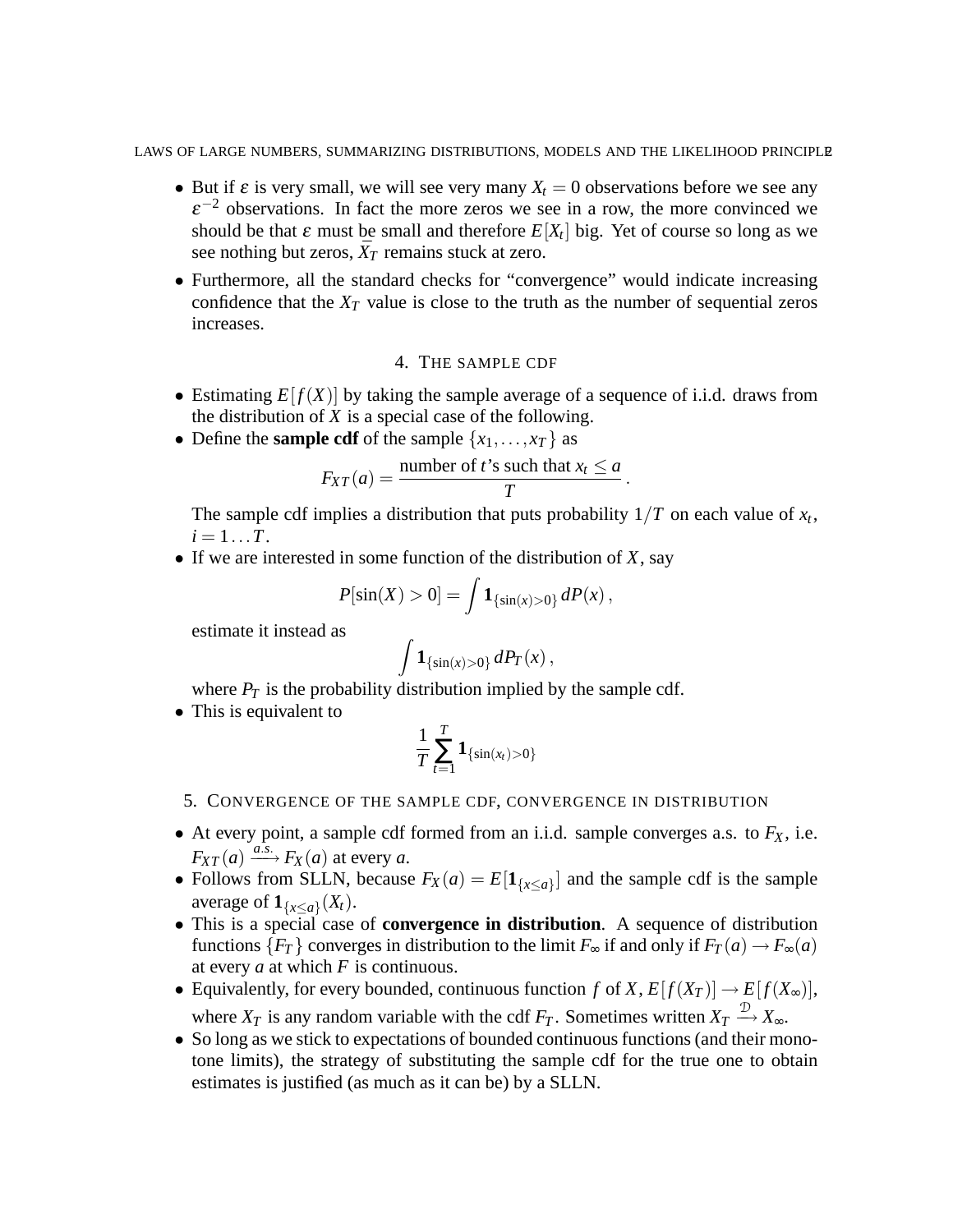LAWS OF LARGE NUMBERS, SUMMARIZING DISTRIBUTIONS, MODELS AND THE LIKELIHOOD PRINCIPLE3

- Caution: There are interesting *f*'s that don't satisfy these conditions e.g., the number of local maxima in the pdf.
- $X_T \xrightarrow{a.s.} X_{\infty} \Rightarrow X_T \xrightarrow{P} X_{\infty} \Rightarrow X_T \xrightarrow{\mathcal{D}} X_{\infty}.$
- This is important to know, but treacherous. a.s. convergence makes an assertion about entire random sequences, convergence in probability makes assertions about the pairwise joint distributions of the  $X_T$ 's with  $X_\infty$ , and convergence in distribution makes assertions about the univariate distribution functions of the *X*'s.  $X_T \stackrel{\mathcal{D}}{\longrightarrow} X_{\infty}$ does not imply that the realized values of  $X_T$  and  $X \sim$  have to get close to each other.

## 6. QUANTILES

- The  $\alpha$  quantile of a distribution with cdf *F* is the value of *x* such that  $F(x) = \alpha$ .
- The  $\alpha$  quantile of the sample cdf is easy to compute: sort the data in the sample, so that  $x_{(1)} \le x_{(2)} \le x_{(3)} \le \cdots \le x_{(T)}$ . (This notation, in which  $x_{(j)}$  is the *j*'th element in the sorted sample, is standard.  $x_{(j)}$  is sometimes called the *j*'th **order statistic** of the sample.) Then the  $\alpha$  sample quantile is  $x_{(j)}$ , where  $(j-1)/T < \alpha T < j/T$ , unless  $x_{(j)} = \alpha T$  for some *j*, in which case it is any number between  $x_{(j)}$  and  $x_{(j+1)}$ .
- When  $F_X$  is strictly increasing, the corresponding quantile function satisfies  $q_X(\alpha)$  =  $F^{-1}(\alpha).$
- The convergence results for the sample cdf therefore provide some assurance that sample quantiles will converge for an i.i.d. sample, but this has to be qualified. If  $F_X$  is flat anywhere, i.e. if there are intervals of nonzero length with zero probability, the quantiles corresponding to the endpoints of that interval are undefined, and the corresponding sample quantiles will not converge.
- Even if there are only intervals with low, but still positive, pdf values, estimates of quantiles falling in those intervals will converge very slowly.

## 7. SHORTEST PROBABILITY INTERVALS

- These may be the best general way to summarize the shape of a pdf or cdf.
- The minimum length set with probability  $\alpha$  can be found from the pdf (if it exists) by choosing a set of the form  $S_\alpha = \{x \mid p(x) \ge \theta\}$  that satisfies  $P[S_\alpha] = \alpha$ . This set will be a single interval if the pdf has a single local maximum, but otherwise may consist of disconnected segments. A set like this provides an indication of what are high-probability regions.
- Unlike quantiles shortest sets generalize directly to higher dimensions. They are also easier to grasp intuitively than high-dimensional cdf's.
- When densities exist, the value of the pdf at the boundaries of these sets are constant.
- For a pdf over two dimensions, minimum-area sets of given probability, if we collect a number of them with different probability values, provide a topographical map of the density function.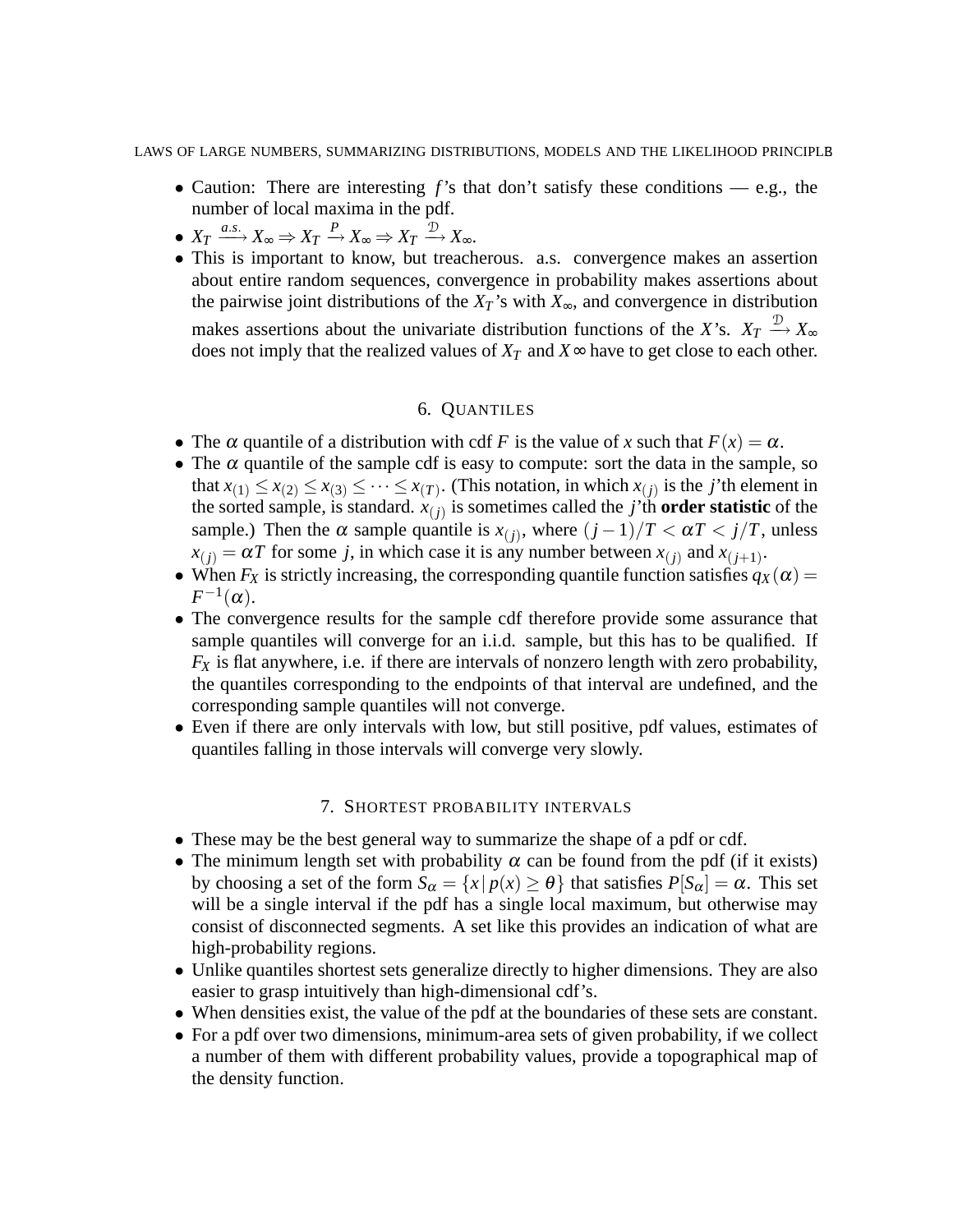### 8. COVARIANCE MATRICES

- For an  $n \times 1$  random vector *X*,  $\Sigma = E[(X EX)(X EX)']$  is the covariance matrix. Its diagonal elements are the variances of the individual random variables in the *X* vector. Its *i*, *j*'th off-diagonal element,  $\sigma_{ij} = E[(X_i - EX_i)(X_j - EX_j)] = \text{Cov}(X_i, X_j)$ , is the **covariance** of  $X_i$  with  $X_j$ .
- $\left|\text{Cov}(X_i, X_j)\right| \leq \sqrt{\text{Var}(X_i) \text{Var}(X_j)}.$
- We define the **correlation** of  $X_i$  with  $X_j$  as

$$
\rho(X_i, X_j) = \text{Cov}(X_i, X_j) / \sqrt{\text{Var}(X_i) \text{Var}(X_j)}.
$$

- If  $\rho(X_i, X_j) = \pm 1$ , then  $X_i$  is an exact linear function of  $X_j$ .
- $X_i$  and  $X_j$  pairwise independent  $\Rightarrow \rho(X_i, X_j) = 0$ .
- The reverse impllication is *not* true in general.
- It is natural to take  $\rho$  to be a measure of how strongly related two variables are. This is reasonable when the joint distribution of the variables is a lot like a joint normal distribution (which we have yet to define) — having a pdf with a single, round, peak and dropping off rapidly for large values of *X*. But it can be a poor measure in other cases. [E.g., what is the correlation of *X* with  $X^2$  when the pdf of *X* is symmetric around zero?]

# 9. ANALYZING COVARIANCE AND CORRELATION MATRICES

- Obviously the diagonal elements of  $\Sigma$ , being variances of individual random variables, are a measure of the "spread" of their distributions, as in the univariate case.
- The off-diagonal elements of the covariance matrix are a measure of the strength of pairwise relations among the variables.
- But there can be strong multivariate relations among variables that don't show up in pairwise correlations.

### 10. CHARACTERISTICS OF COVARIANCE MATRICES

- A matrix  $\Sigma$  is **positive semi-definite** (p.s.d.) if and only if for every conformable vector *c*,  $c' \Sigma c \geq 0$ .
- The covariance matrix  $\Sigma$  of a random vector *X* must be p.s.d. because (as you should be able to verify for yourself)  $c'\Sigma c = \text{Var}(c'X)$ , and a variance cannot be negative.
- Note also that  $\Sigma$  is symmetric, meaning  $\Sigma = \Sigma'$ . This follows from the fact that  $Cov(X_i, X_j) = Cov(X_j, X_i).$
- Any symmetric, p.s.d. matrix can be a covariance matrix.

### 11. EIGENVALUE DECOMPOSITION

• Any symmetric, p.s.d.,  $n \times n$  matrix  $\Sigma$  can be decomposed as

$$
\Sigma = \sum_{i=1}^n v_i \lambda_i v'_i = V \Lambda V',
$$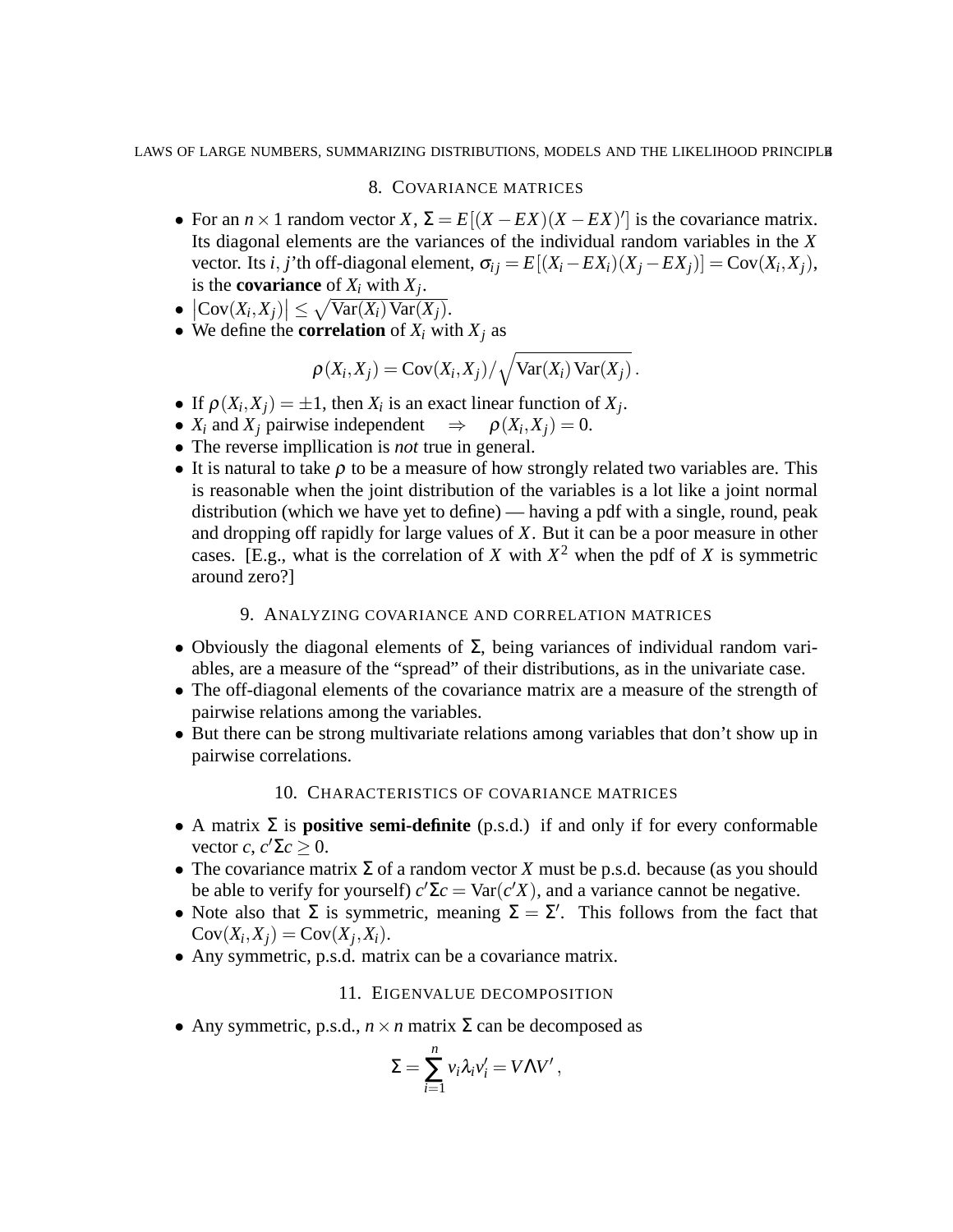where  $\lambda_i$ ,  $i = 1, \ldots, n$  are non-negative real numbers,  $v_i$  are  $n \times 1$  vectors, V is a  $n \times n$  matrix with the  $v_i$  as columns, and  $\Lambda$  is a diagonal matrix with the  $\lambda_i$  down the diagonal.

- *V* satisfies  $V'V = I$ , which is to say that *V* is an **orthonormal** matrix. The columns of *V* are the right **eigenvectors** of  $\Sigma$  (because  $\Sigma V = V \Lambda$  and the  $\lambda_i$  are the **eigenvalues**.
- Matlab, R or Rats will find *V* and  $Λ$  for you with a single command.
	- 12. FROM EIGENVALUE DECOMPOSITION OF Σ TO COMPONENTS OF *X*
- The *X* vector can be respresented as

$$
X=\sum_{i=1}^n\lambda_i z_i v_i\,,
$$

where  $z_i$ ,  $i = 1, \ldots, n$  are i.i.d. with mean zero and variance 1.

- The  $z_i$ , or sometimes the vector random variables  $\lambda_i z_i v_i$ , are known as the **principal components** of *X*. The  $v_i$ 's associated with large  $\lambda_i$ 's correspond to directions in  $\mathbb{R}^n$ in which the *X* vector varies a lot, while those with small  $\lambda_i$ 's correspond to directions with very little variation.
- We could calculate principal components of the correlation matrix also. Even though the correlation matrix is just a rescaling of the  $\Sigma$  matrix, its principal components will be different. That is, the correlation matrix is  $D^{-\frac{1}{2}}\Sigma D^{-\frac{1}{2}}$ , where *D* is a diagonal matrix with  $\sqrt{\text{Var}(X_i)}$  on the diagonal — this is what we mean by saying the correlation matrix is a rescaling of the covariance matrix. But if we take the eigenvalue decomposition  $R = W M W'$  of the correlation matrix *R*, we will find  $V \neq D^{\frac{1}{2}} W$  and there is no simple correspondence between the eigenvalues of  $R$  and  $\Sigma$ .
- This reflects a general fact about principal component decompositions they are not scale invariant. Change the units of measurement of some of the components of *X* and you will change the principle components decomposition.
- Sensitivity to scaling is not the only pitfall to look out for in using the results of a principal components analysis. If a large number of closely related variables are added to the *X* vector, the first principal component will eventually reflect mainly the common component of those variables.
- This might be desired behavior. But often we are tempted to use p.c. analysis when we have several imperfect measures of two or more concepts and we are looking for relations between the concepts. For example we have three measures of education and 3 of income, each of them imperfect. Principal components on this vector will give a different answer with the full 6-dimensional *X* than what we get if we leave out any element of the *X* vector.
- Nonetheless principal components decompositions of Σ and/or *R* are useful descriptive devicesin many cases.
- Not in all cases. As with any function of a distribution we might use to summarize its shape, whether the summary is useful or not depends on the class of distributions we